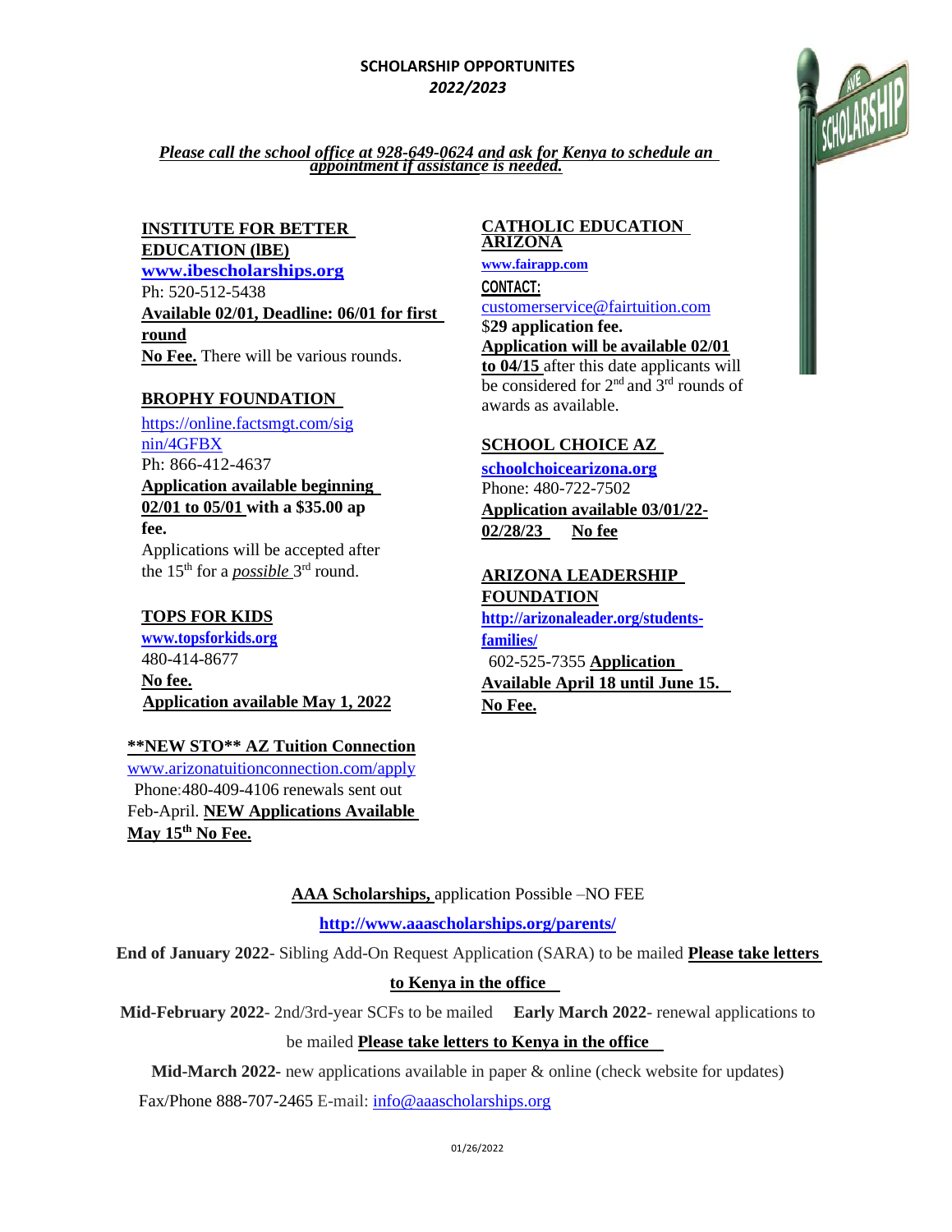#### **SCHOLARSHIP OPPORTUNITES**  *2022/2023*

**EMPOWERMENT SCHOLARSHIP Available tentatively late April to early May** [www.azed.gov/esa](file:///C:/Users/Judy%20Aplus/AppData/Local/Microsoft/Windows/Temporary%20Internet%20Files/Content.IE5/UQJP409P/www.azed.gov/esa)

602-364·1969 **Please see website for eligibility.**

**Information you will need to complete applications:**

**2021 Income Taxes and schedules/worksheets 2021 W2s/schedule C**

**Last 2 pay stubs Birth Cert. needed if your child is entering Kindergarten. If applying for AAA it requires Birth Certificates for everyone under 18 in the home. Household Expenses.** 

**Letter of Explanation** (Optional but highly recommended) - This is your opportunity to explain any special circumstances your family is going though, express gratitude for previous scholarships, and/or to let them know a little bit about your family.

**If Applicable: Food Stamp Letter w/ Amount Received and AHCCCS verification Social Security Benefits Public School Attendance Verif. Previous Scholarship Verif. If applying for AAA and divorced they require Divorce paperwork**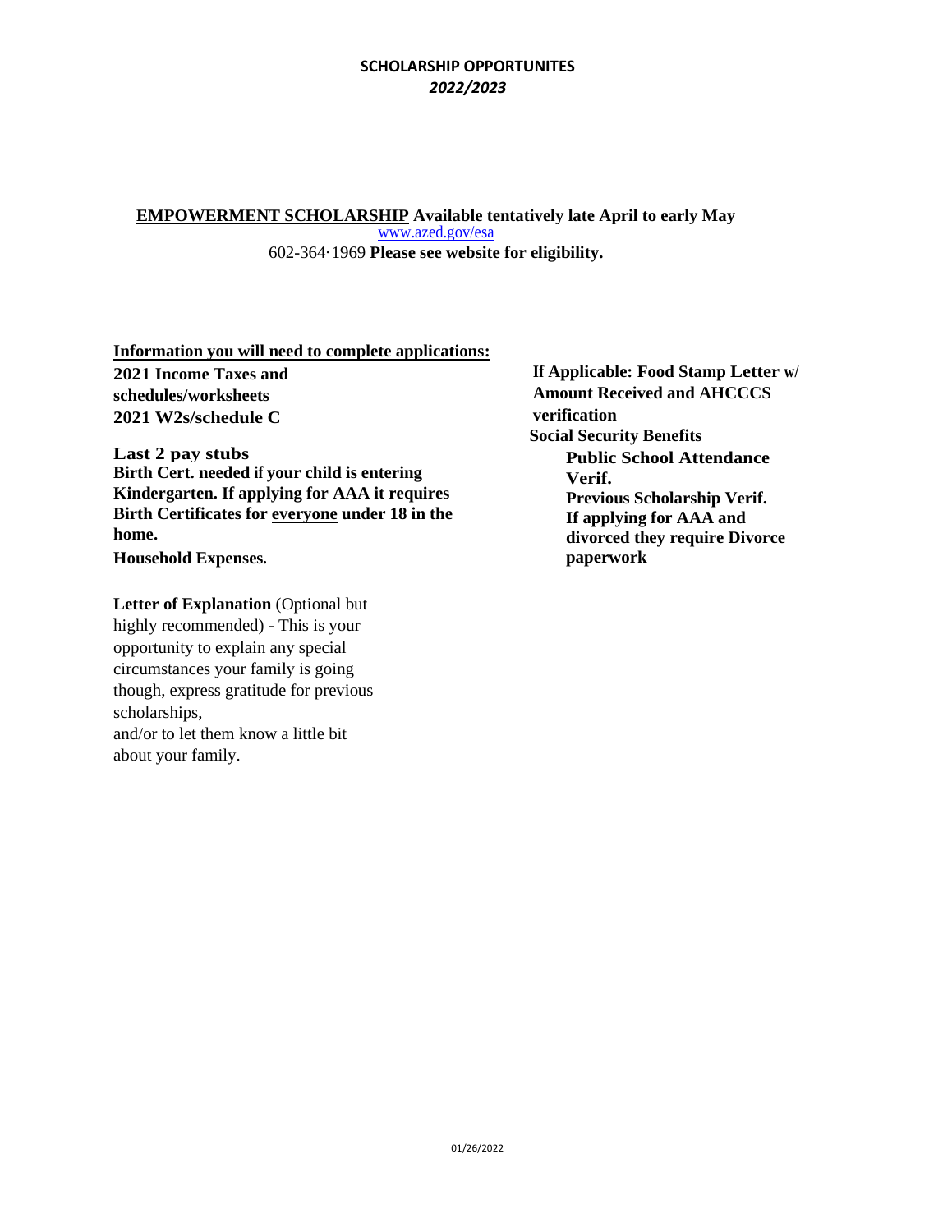#### OPORTUNIDADES DE BECAS 2022/2023

**Por favor llame a la oficina de la escuela al 928-649-0624 para hacer una cita.**

#### **INSTITUTE FOR BETTER EDUCATION (lBE)**

**[www.ibescholarships.org](http://www.ibescholarships.org/)**

Ph: 520-512 -5438 **02/01 hasta 06/01 Para la primera ronda.** Habrá varias rondas

#### **BROPHY FOUNDATION**

[https://online.factsmgt.com/sig](https://online.factsmgt.com/signin/4GFBX) [nin/4GFBX](https://online.factsmgt.com/signin/4GFBX) Ph: 866-412-4637 **Solicitud disponible el 1 de Febrero hasta el primero de Mayo.**  Costo será \$35.00

### **TOPS FOR KIDS**

**[www.topsforkids.org](file:///C:/Users/Judy%20Aplus/AppData/Local/Microsoft/Windows/Temporary%20Internet%20Files/Content.IE5/UQJP409P/www.topsforkids.org)** 480-414-8677 Fax: 1-888-256-1130  **Solicitud disponible el 1 de Mayo**

# **\*\*Nuevo programa de becas\*\* AZ Tuition Connection**

[www.arizonatuitionconnection.com/apply](http://www.arizonatuitionconnection.com/apply) Phone:480-409-4106 Disponible Mayo 15.

#### **CATHOLIC EDUCATION ARIZONA costo \$29**

**[www.fairapp.](http://www.fairapp.com/) [com](http://www.fairapp.com/) Solicitud disponible el primero de Febrero hasta el 15 de Abril para la primera ronda.** [customerservice@fairtuition.com](mailto:customerservice@fairtuition.com)

### **SCHOOL CHOICE AZ**

**[schoolchoicearizona.org](http://www.azed.gov/esa/eligibility-requirements/)** Ph: 480-722-7502 Fax: 480-361-1832 **Solicitud disponible el 03/01/22 -02/28/23**

#### **ARIZONA LEADERSHIP FOUNDATION**

**[http://arizonaleader.org/students](http://arizonaleader.org/students-families/)[families/](http://arizonaleader.org/students-families/)** 602-525-7355 Aplicación disponible **el 18 de Abril hasta el 15 de Junio**

### **AAA Scholarships**

**[http://www.aaascholarships.org/parents/](http://www.aaascholarships.org/%09) A Fines de enero de 2022**: se les enviara una solicitud para agregar a hermanos (SARA) por correo **Por favor entréguenla a Kenya cuando la reciban. A Mediados de febrero de 2022**: se enviará por correo las renovaciones para las familias que están en sus 3 años de AAA. **Por favor entréguenla a Kenya cuando la reciban. A principios de marzo de 2022**: las solicitudes de renovación para familias que terminaron los 3 años se enviarán por correo. **Por favor entréguenla a Kenya cuando la reciban.** 

A **Mediados de marzo de 2022**: nuevas aplicaciones disponibles en papel y en línea. Por favor este al pendiente y llame a Kenya en cuanto reciban las cartas, AAA es muy estricto con sus fechas. Fax/Phone 888-707-2465. E-mail: [info@aaascholarships.org](mailto:info@aaascholarships.org)